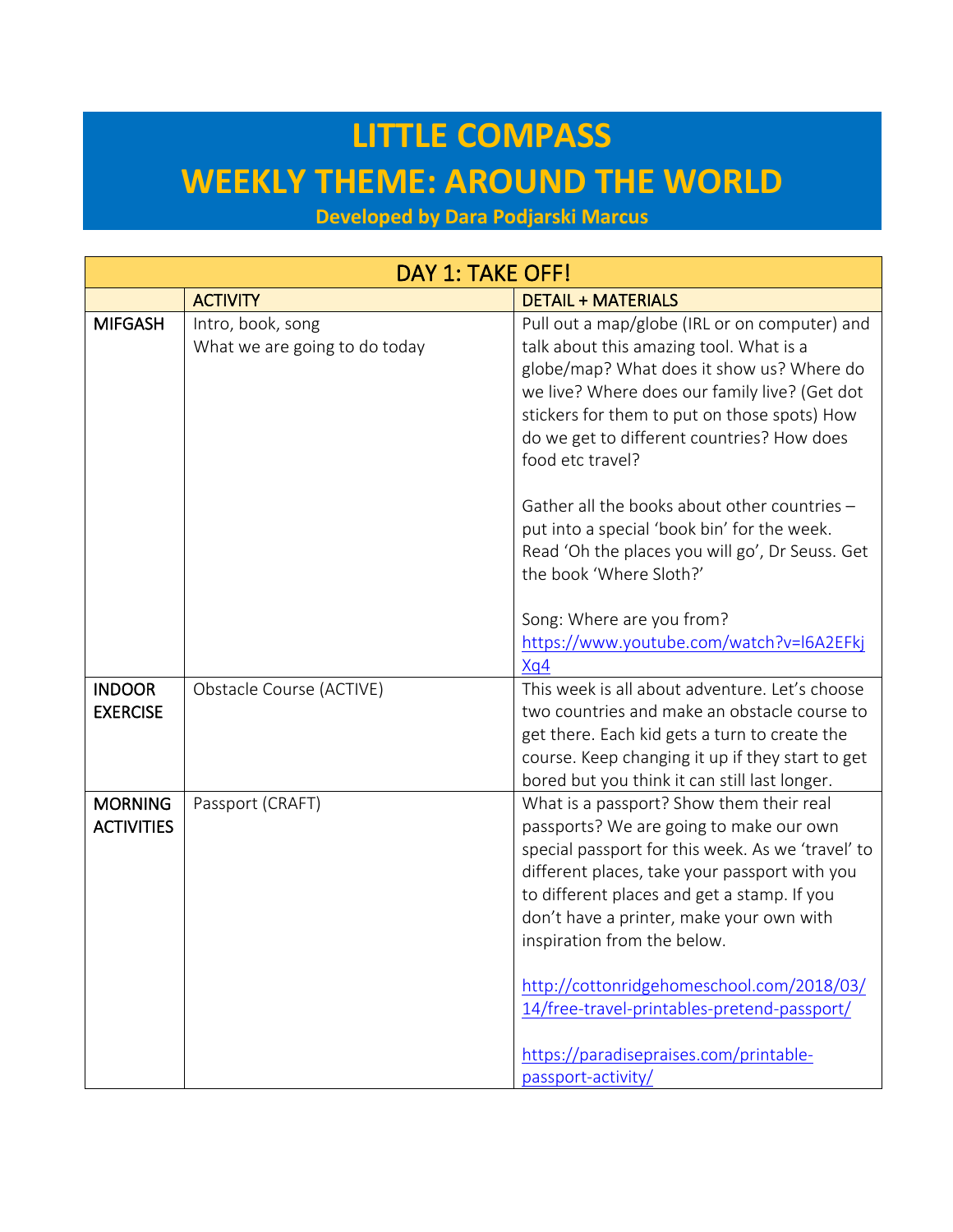|                      | Pack a Suitcase (FREE GUIDED PLAY)<br>Map on the floor (ACTIVE) | Imagine we are going to a country for a<br>holiday/to visit family. Get a suitcase, think of<br>all the things you might need. And the kids go<br>around the house and pack. Can be free-flow<br>or make a list and the kids tick it off as they go.<br>Any tape you have, make a route zig zag lines<br>and other. Walk along the lines. Then walk and<br>take the suitcase on the lines. Then walk, with<br>suitcase, and holding a baby toy. Keep adding<br>things as much as your kids are into it.<br>Then bring out all the vehicle toys (planes,<br>cars, boats) and line up all vehicles on the |
|----------------------|-----------------------------------------------------------------|---------------------------------------------------------------------------------------------------------------------------------------------------------------------------------------------------------------------------------------------------------------------------------------------------------------------------------------------------------------------------------------------------------------------------------------------------------------------------------------------------------------------------------------------------------------------------------------------------------|
|                      | <b>ANIMAL LINE-U</b><br>SUPER EASY INDOOR ACTIVITY              | tape.                                                                                                                                                                                                                                                                                                                                                                                                                                                                                                                                                                                                   |
| <b>LUNCH</b>         | WHATEVER IS IN THE FRIDGE/FREEZER. Shnitzelonim, cucumber, etc  |                                                                                                                                                                                                                                                                                                                                                                                                                                                                                                                                                                                                         |
| <b>AFTERNO</b><br>ON | Outdoor: scavenger hunt and general<br>fresh air                | Get your first stamp                                                                                                                                                                                                                                                                                                                                                                                                                                                                                                                                                                                    |
|                      |                                                                 | Either print out something from below or                                                                                                                                                                                                                                                                                                                                                                                                                                                                                                                                                                |
|                      |                                                                 |                                                                                                                                                                                                                                                                                                                                                                                                                                                                                                                                                                                                         |
|                      |                                                                 | make your own. You can use your own stickers                                                                                                                                                                                                                                                                                                                                                                                                                                                                                                                                                            |
|                      |                                                                 | (flowers, cars, people, letters) to build your                                                                                                                                                                                                                                                                                                                                                                                                                                                                                                                                                          |
|                      |                                                                 | own for example, not just drawing each item.                                                                                                                                                                                                                                                                                                                                                                                                                                                                                                                                                            |
|                      |                                                                 |                                                                                                                                                                                                                                                                                                                                                                                                                                                                                                                                                                                                         |
|                      |                                                                 | https://www.glamamom.com/kids/kids-<br>outdoor-scavenger-hunt                                                                                                                                                                                                                                                                                                                                                                                                                                                                                                                                           |
|                      |                                                                 |                                                                                                                                                                                                                                                                                                                                                                                                                                                                                                                                                                                                         |
|                      |                                                                 | https://twindragonflydesigns.com/20-nature-                                                                                                                                                                                                                                                                                                                                                                                                                                                                                                                                                             |
|                      |                                                                 | scavenger-hunt-ideas/                                                                                                                                                                                                                                                                                                                                                                                                                                                                                                                                                                                   |
|                      |                                                                 | http://www.frugalfritzie.com/nature-                                                                                                                                                                                                                                                                                                                                                                                                                                                                                                                                                                    |
|                      |                                                                 | scavenger-hunt-for-kids-printable-checklist/                                                                                                                                                                                                                                                                                                                                                                                                                                                                                                                                                            |
|                      | Make a plane (GAME)                                             | Get a bunch of chairs, get their suitcases and                                                                                                                                                                                                                                                                                                                                                                                                                                                                                                                                                          |
|                      |                                                                 | passports, take a plane ride (or bus/train)                                                                                                                                                                                                                                                                                                                                                                                                                                                                                                                                                             |
| <b>DINNER</b>        |                                                                 | imagination game<br>Tuna patties (2 cans tuna, 2 thinly-grated carrots, a bunch of frozen spinach medallions, 2                                                                                                                                                                                                                                                                                                                                                                                                                                                                                         |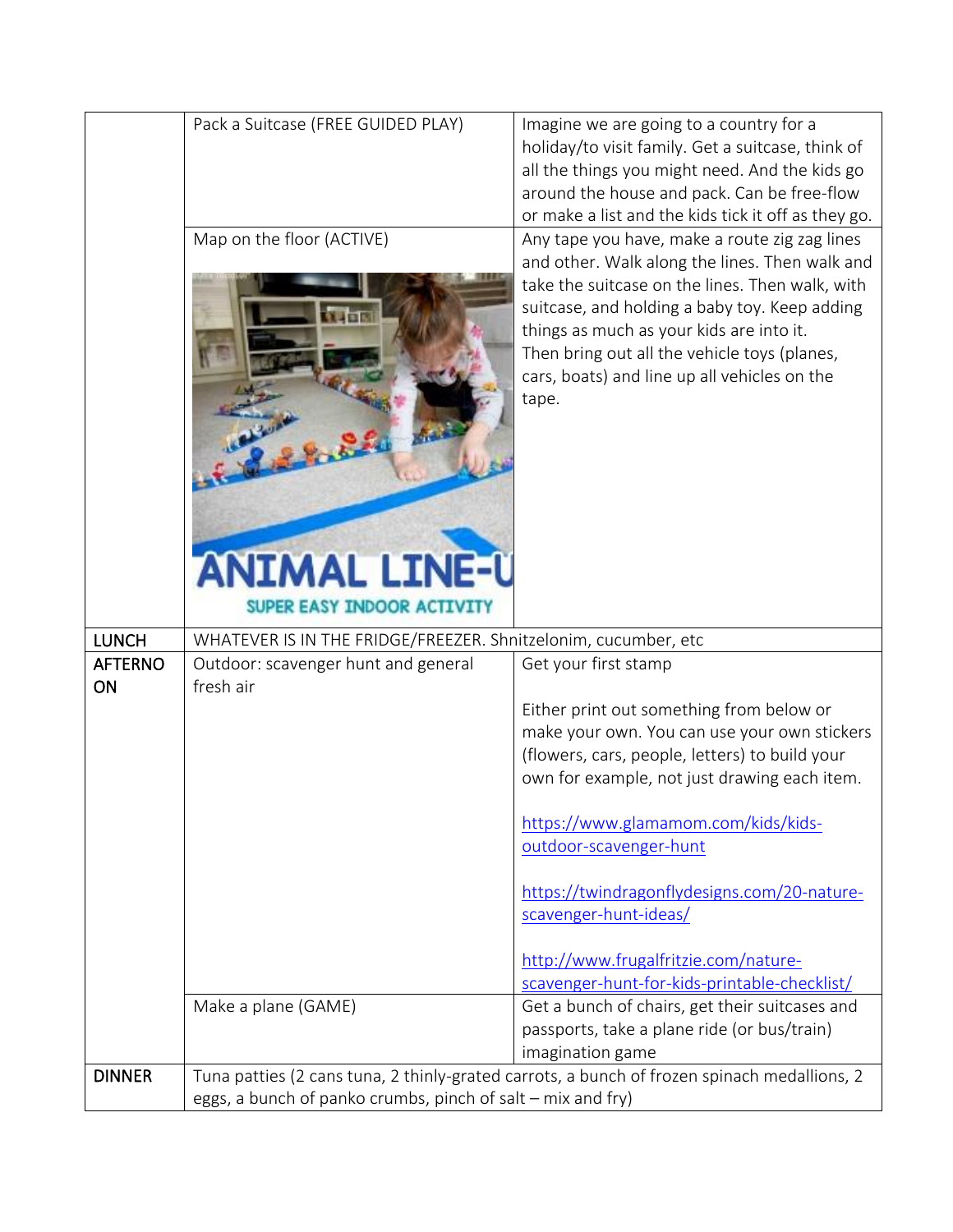|                                     |                                                               | DAY 2: ITALY                                                                                                                                                                                                                                                                                                                                                                                                                                                                                                     |
|-------------------------------------|---------------------------------------------------------------|------------------------------------------------------------------------------------------------------------------------------------------------------------------------------------------------------------------------------------------------------------------------------------------------------------------------------------------------------------------------------------------------------------------------------------------------------------------------------------------------------------------|
|                                     | <b>ACTIVITY</b>                                               | <b>DETAIL + MATERIALS</b>                                                                                                                                                                                                                                                                                                                                                                                                                                                                                        |
| <b>MIFGASH</b>                      | Intro, book, song, video.<br>What we are going to do<br>today | Chalk board<br>https://www.youtube.com/watch?v=v5MIBsZv19U                                                                                                                                                                                                                                                                                                                                                                                                                                                       |
|                                     |                                                               | Capital: Rome is Italy's<br>biggest city<br>Currency: Euros<br>Language: Italian<br>oods: Pizza, Gelato<br>Ravioli, Spaghetti, and<br>0.50.9na                                                                                                                                                                                                                                                                                                                                                                   |
|                                     | Flag and country name<br>(CRAFT:                              | Paper: Draw and colour the flag<br>Write the country name in English + Hebrew                                                                                                                                                                                                                                                                                                                                                                                                                                    |
|                                     | LETTERS/SPELLING)                                             | Hang up on a line/board (see collection at end of week)                                                                                                                                                                                                                                                                                                                                                                                                                                                          |
| <b>INDOOR</b><br><b>EXERCISE</b>    | Exercise/yoga video                                           | Gonoodle www.gonoodle.com<br>or Cosmic Kids https://www.cosmickids.com/                                                                                                                                                                                                                                                                                                                                                                                                                                          |
| <b>MORNING</b><br><b>ACTIVITIES</b> | Flag/printable/leaning<br>tower of pisa (SENSORY<br>CRAFT)    | https://kids.nationalgeographic.com/videos/are-we-there-<br>yet/are-we-there-yet-europe/#/202829891934                                                                                                                                                                                                                                                                                                                                                                                                           |
|                                     |                                                               | Observational Drawings of the Leaning Tower of Pisa (Put a<br>picture on the computer and they need to do their<br>interpretation. They are a great way to get kids to really<br>look at something and study the many details and aspects<br>of an object. Drawing is a method of researching,<br>investigating, developing and communicating ideas. Use<br>this method to be creative, focus on fine motor skills, and<br>study any given subject area. Today, explore and study the<br>Leaning Tower of Pisa.) |
|                                     | Cups tower                                                    | ME<br>Fazy for<br>Cup<br>Stacking<br>4 cup line base                                                                                                                                                                                                                                                                                                                                                                                                                                                             |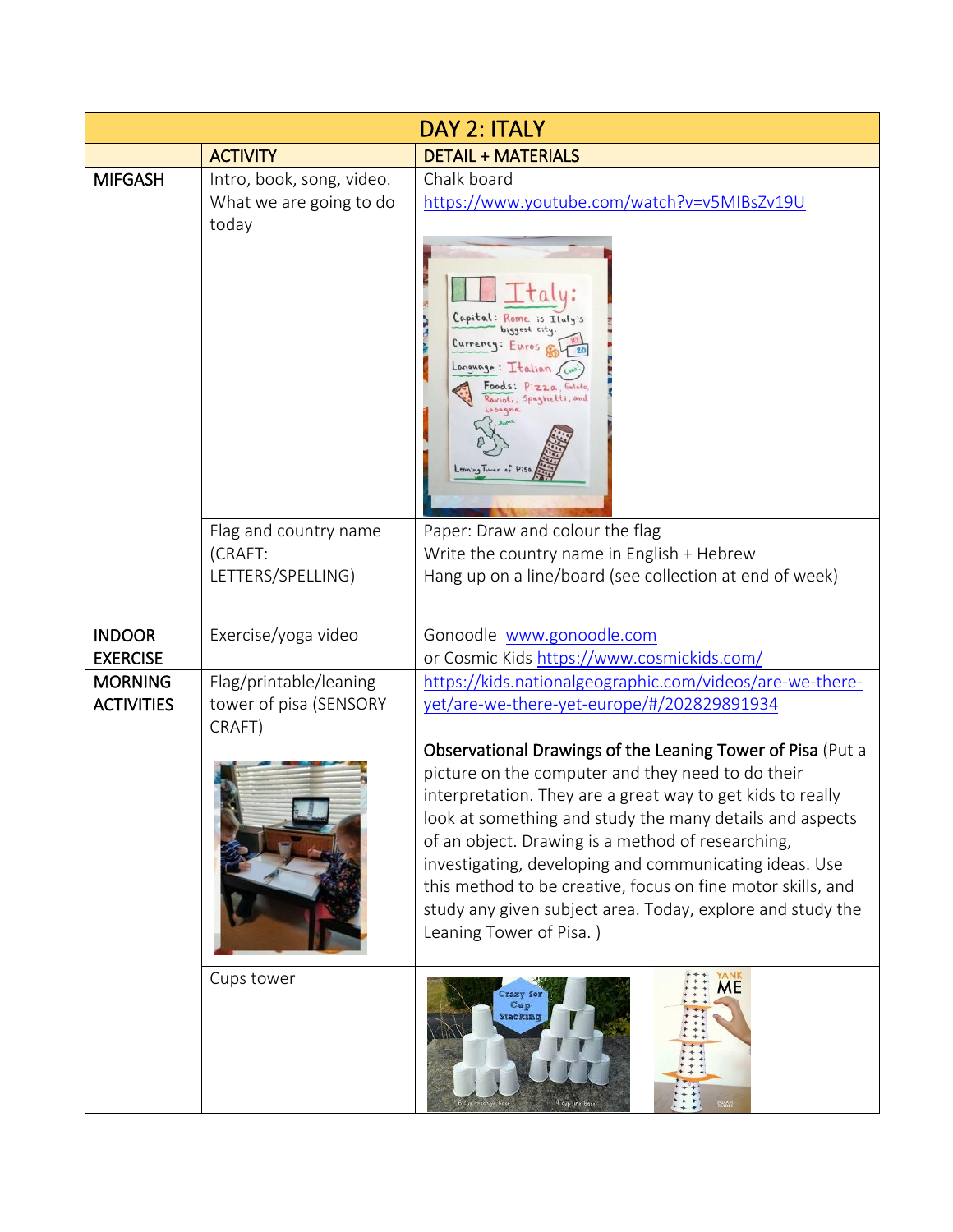|                  | Make pizza (BAKING)                            | Either use pita as your bases for DIY (also as a Plan B     |
|------------------|------------------------------------------------|-------------------------------------------------------------|
|                  |                                                | anyway if it doesn't work for your kids)                    |
|                  |                                                | <b>OR</b>                                                   |
|                  |                                                | Easy 4 ingredient pizza recipe                              |
|                  |                                                | 1 % cup white flour sifted                                  |
|                  |                                                | 2 1/2 tsp baking powder                                     |
|                  |                                                | 180g Greek yoghurt                                          |
|                  |                                                | Pinch of salt                                               |
|                  |                                                | Mix together and roll out flat with some extra flour        |
|                  |                                                | Add pasta sauce, cheese, olives, toppings                   |
|                  | Pisa Pictures                                  | Get your phone or iPad and do 'holding' things pics         |
| <b>LUNCH</b>     | PIZZA THAT YOU MADE (or home delivery)         |                                                             |
| <b>AFTERNOON</b> | Outdoor: Park Ra'anana                         | Feed the ducks at the lake ('Venice'), point out the        |
|                  |                                                | gondola,, head to the sound garden, play around             |
|                  | Get a passport stamp                           | OR                                                          |
|                  |                                                | Take some balls (soccer, tennis, basketball, etc) to a park |
|                  |                                                | and play around                                             |
|                  | TV: Justin Time                                |                                                             |
|                  |                                                |                                                             |
| <b>DINNER</b>    | Readymade ravioli (from a box) and pasta sauce |                                                             |
|                  |                                                |                                                             |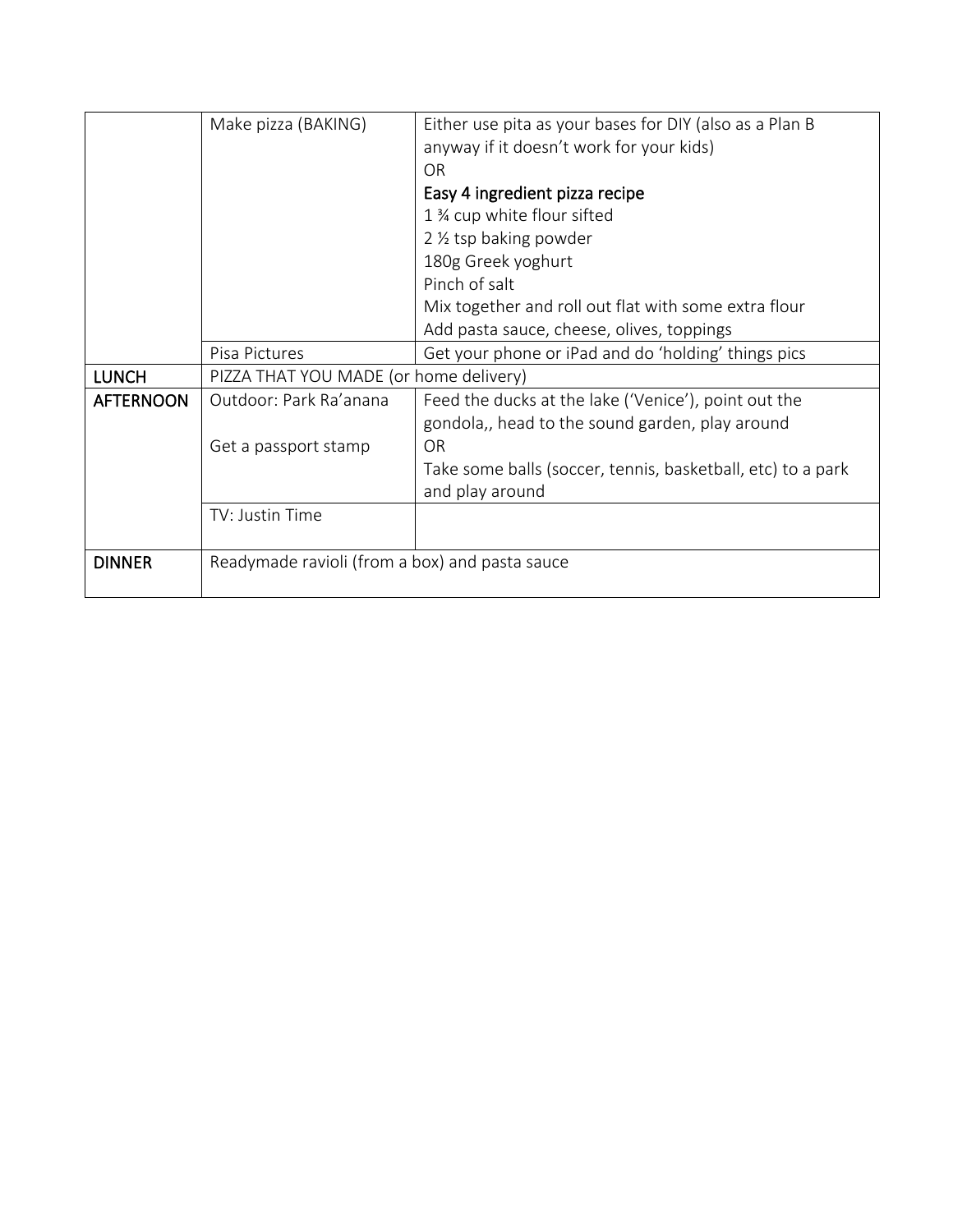| <b>DAY 3: AUSTRALIA</b>           |                                     |                                                                                                                                                                                                                                                                                                                                                          |  |
|-----------------------------------|-------------------------------------|----------------------------------------------------------------------------------------------------------------------------------------------------------------------------------------------------------------------------------------------------------------------------------------------------------------------------------------------------------|--|
|                                   | <b>ACTIVITY</b>                     | <b>DETAIL + MATERIALS</b>                                                                                                                                                                                                                                                                                                                                |  |
| <b>MIFGASH</b><br>9:00-10:15      | Intro, book,<br>song<br>What we are | National Geographic<br>Chalk board<br>https://www.youtube.com/watch?v=m9dsWarmv-c                                                                                                                                                                                                                                                                        |  |
|                                   | going to do<br>today                | Australia<br>Capital:<br>Canberra<br>Language:<br>English<br>Koalas, Wombats, Crocodiles, dingos,<br>kangaroos, and the Tasmanian Dovil.<br>Money: Australian Dollar<br>Australia has 10 major<br>deserts! Largest: Great Victoria<br>Great Barrier Reef<br>Biggest coral reef in the<br>forld =D 360 specifist corals and<br>for theo specifs of Ellin. |  |
|                                   | Flag and country                    | Paper: Draw and colour the flag                                                                                                                                                                                                                                                                                                                          |  |
|                                   | name (CRAFT:                        | Write the country name in English + Hebrew                                                                                                                                                                                                                                                                                                               |  |
|                                   | LETTERS/SPELLI<br>NG)               | Hang up on a line/board (see collection at end of week)                                                                                                                                                                                                                                                                                                  |  |
|                                   | Skype with<br>cousins               | Kids show what they've done, and cousins teach kids something<br>about Australia                                                                                                                                                                                                                                                                         |  |
| <b>OUTDOOR</b><br><b>ACTIVITY</b> | <b>BEACH</b>                        | Cause you know, Australia = awesome beaches<br>Draw and write in the sand                                                                                                                                                                                                                                                                                |  |
| 10:15-13:15                       |                                     | Build sandcastles and tunnels<br>Collect shells                                                                                                                                                                                                                                                                                                          |  |
|                                   |                                     | Picnic Lunch (sandwiches and fruit)<br>Bring back a box of sand for a home activity in an upcoming<br>week $\odot$<br>Get a stamp in passport                                                                                                                                                                                                            |  |
| <b>HOME</b><br>13:15-13:45        | Nice long bath                      |                                                                                                                                                                                                                                                                                                                                                          |  |
| <b>HOME</b><br>13:45-15:15        | Relax, TV                           | The Wiggles                                                                                                                                                                                                                                                                                                                                              |  |
| <b>SNACK</b><br>15:15-15:30       |                                     |                                                                                                                                                                                                                                                                                                                                                          |  |
| <b>AFTERNOON</b>                  | Shell art                           | Paint on the shells that you collected                                                                                                                                                                                                                                                                                                                   |  |
| <b>ACTIVITIES</b><br>15:30-17:00  | Aboriginal Dot<br>Painting/Stickers | Introduction to Dot Painting<br>https://www.youtube.com/watch?v=tXxuOF0qMss                                                                                                                                                                                                                                                                              |  |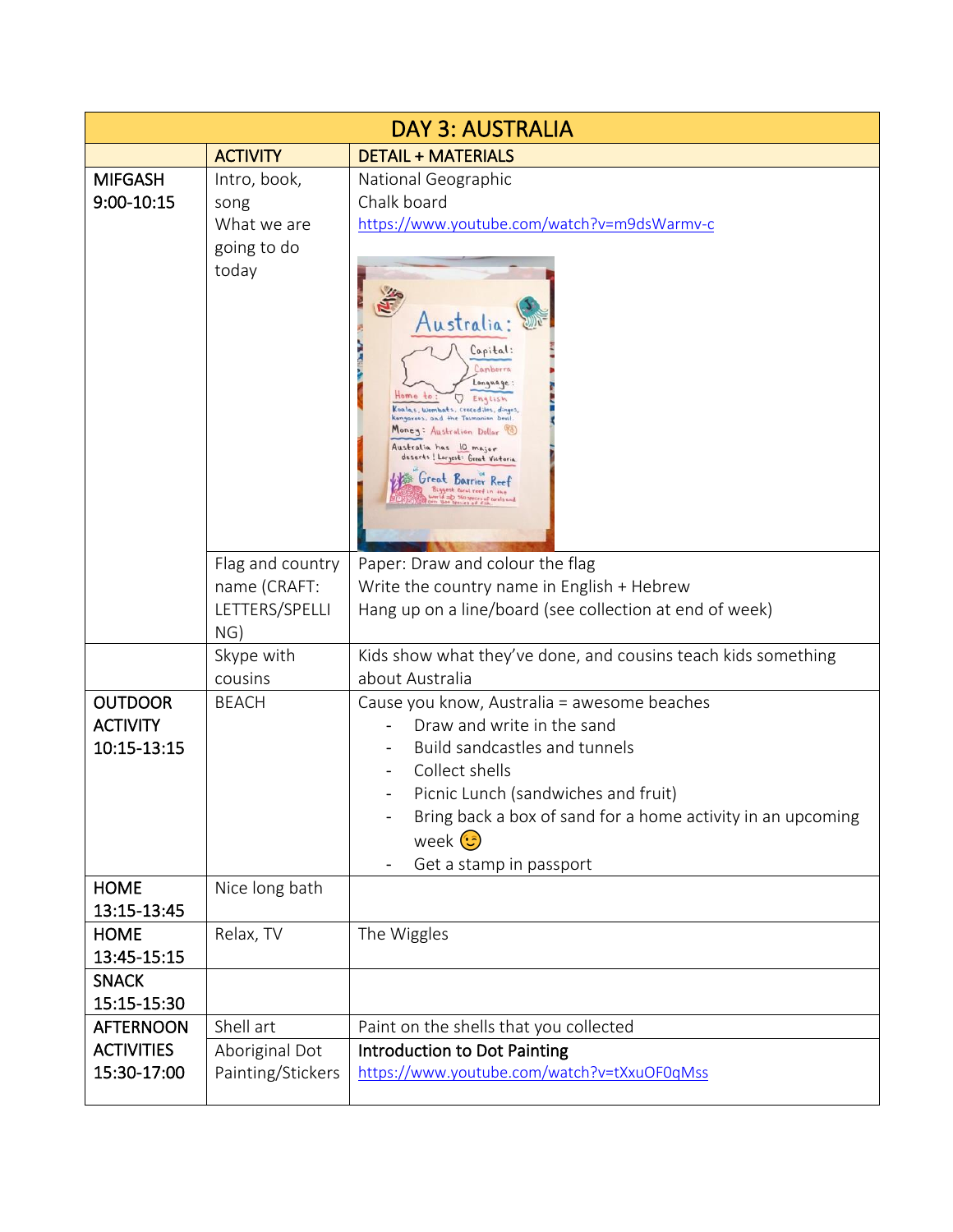|               | (SENSORY<br>CRAFT)           | Aboriginal Dot paintings tell a story. Try use your painting to tell a<br>story too. Maybe about the beach, or trace your hand or something<br>from the video.<br>Or you can also Design Your Own Boomerang using cardboard from<br>cereal boxes or similar, draw outline of a boomerang on two<br>separate pieces and added a very simple design. Or printables<br>https://www.pinterest.com/pin/564146290825039600/<br>Get cotton buds and they dip into paint. Or if you don't want to<br>paint, you can still do the boomerang using markers and crayons<br>and dot stickers to design and decorate. |
|---------------|------------------------------|----------------------------------------------------------------------------------------------------------------------------------------------------------------------------------------------------------------------------------------------------------------------------------------------------------------------------------------------------------------------------------------------------------------------------------------------------------------------------------------------------------------------------------------------------------------------------------------------------------|
| <b>DINNER</b> | Game<br>Couscous and veggies | Once the shells are dry, find something small to place underneath<br>like a bead. Play a guessing game: which shell is hiding the bead.                                                                                                                                                                                                                                                                                                                                                                                                                                                                  |
|               |                              |                                                                                                                                                                                                                                                                                                                                                                                                                                                                                                                                                                                                          |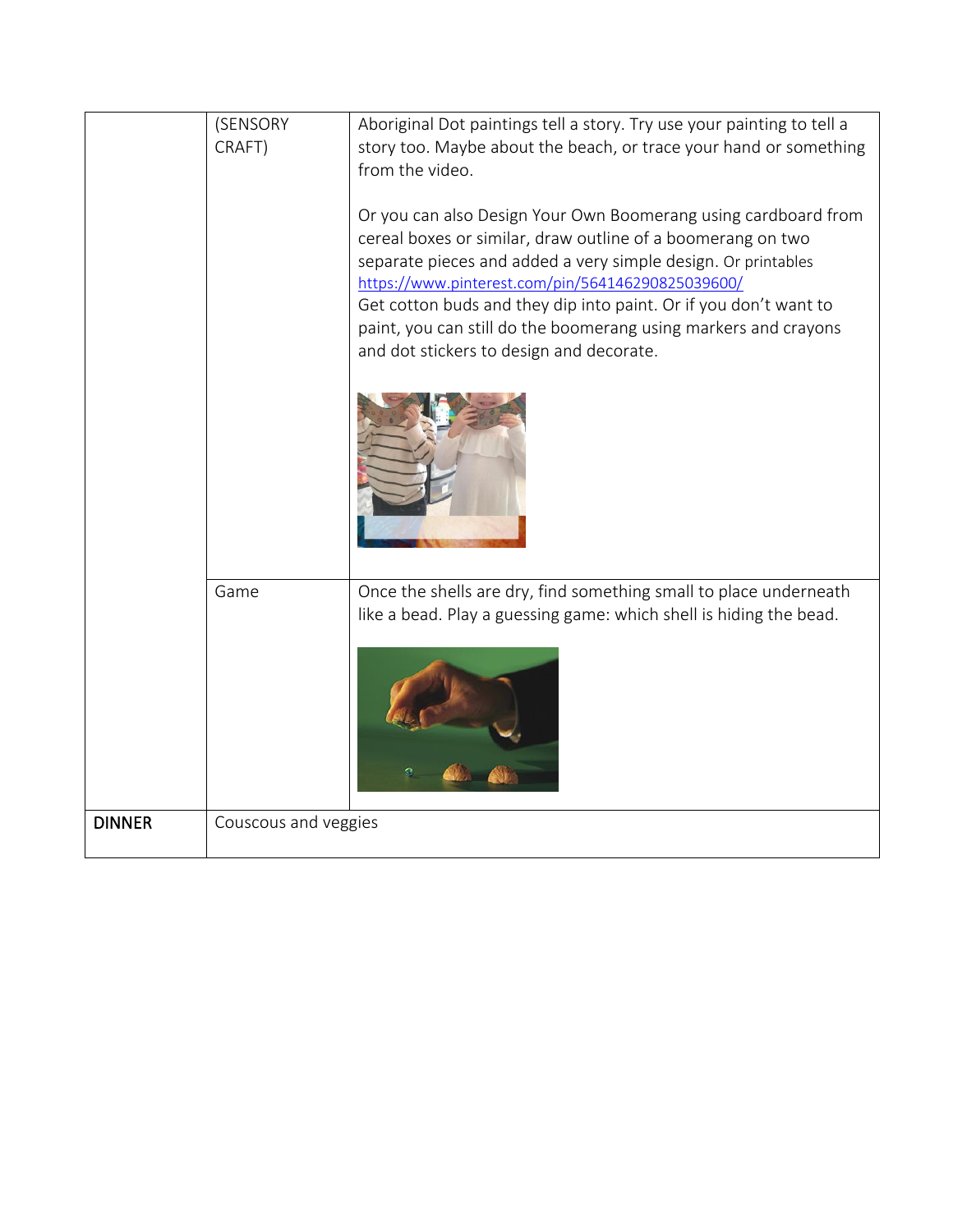| <b>DAY 4: SOUTH AFRICA</b>       |                                                           |                                                                                                                                                                                                                                                                                                                                                                                                         |  |
|----------------------------------|-----------------------------------------------------------|---------------------------------------------------------------------------------------------------------------------------------------------------------------------------------------------------------------------------------------------------------------------------------------------------------------------------------------------------------------------------------------------------------|--|
|                                  | <b>ACTIVITY</b>                                           | <b>DETAIL + MATERIALS</b>                                                                                                                                                                                                                                                                                                                                                                               |  |
| <b>MIFGASH</b>                   | Intro, book, song<br>What we are<br>going to do today     | National Geographic<br>Chalk board<br>https://www.youtube.com/watch?v=gY7l2M_yzBw                                                                                                                                                                                                                                                                                                                       |  |
|                                  | Flag and country<br>name (CRAFT:<br>LETTERS/SPELLIN<br>G) | Paper: Draw and colour the flag<br>Write the country name in English + Hebrew<br>Hang up on a line/board (see collection at end of week)                                                                                                                                                                                                                                                                |  |
| <b>INDOOR</b><br><b>EXERCISE</b> | Dance party                                               | Learn a dance from Zimbabwe<br>https://www.youtube.com/watch?v=Ewqq-3xJFdI<br>General own dance party songs, frozen, Hebrew songs, etc                                                                                                                                                                                                                                                                  |  |
| <b>MORNING</b>                   | The Rainbow<br>Nation (CRAFT)                             | South Africa is known as the Rainbow Nation because of its cultural<br>diversity. With close to 55 million people representing a variety of<br>cultures and speaking 11 official languages, you can understand the<br>metaphor.                                                                                                                                                                         |  |
|                                  |                                                           | Celebrate diversity with this tissue paper rainbow craft that is fun for all<br>ages. It provides a wonderful opportunity to have a discussion about the<br>importance of diversity - reinforcing the message that it is<br>our differences (religions, languages, skin color, etc.) that create one<br>beautiful rainbow. Talk about the diversity in your own family,<br>neighborhood, and community. |  |
|                                  |                                                           | 1. Use the colors of the rainbow tissue paper (ROYGBIV- red, orange,<br>yellow, green, blue, indigo, violet). Stack them together and cut strips<br>(about 1.5 inches or 4 cm wide).                                                                                                                                                                                                                    |  |
|                                  |                                                           | 2. Cut the strips into squares. Put them in a bowl.                                                                                                                                                                                                                                                                                                                                                     |  |
|                                  |                                                           | 3. Pour some glue on a paper plate. Wrap a square of tissue paper<br>around the eraser end of a pencil or the flat end of a crayon. Lightly dip<br>the tissue paper in glue.                                                                                                                                                                                                                            |  |
|                                  |                                                           | 4. Press the pencil or crayon onto the paper, and gently pull the pencil or<br>crayon out of the tissue paper.                                                                                                                                                                                                                                                                                          |  |
|                                  |                                                           | Younger children will enjoy placing the rainbow colors randomly on their<br>paper while the older kids can make beautiful full rainbows.                                                                                                                                                                                                                                                                |  |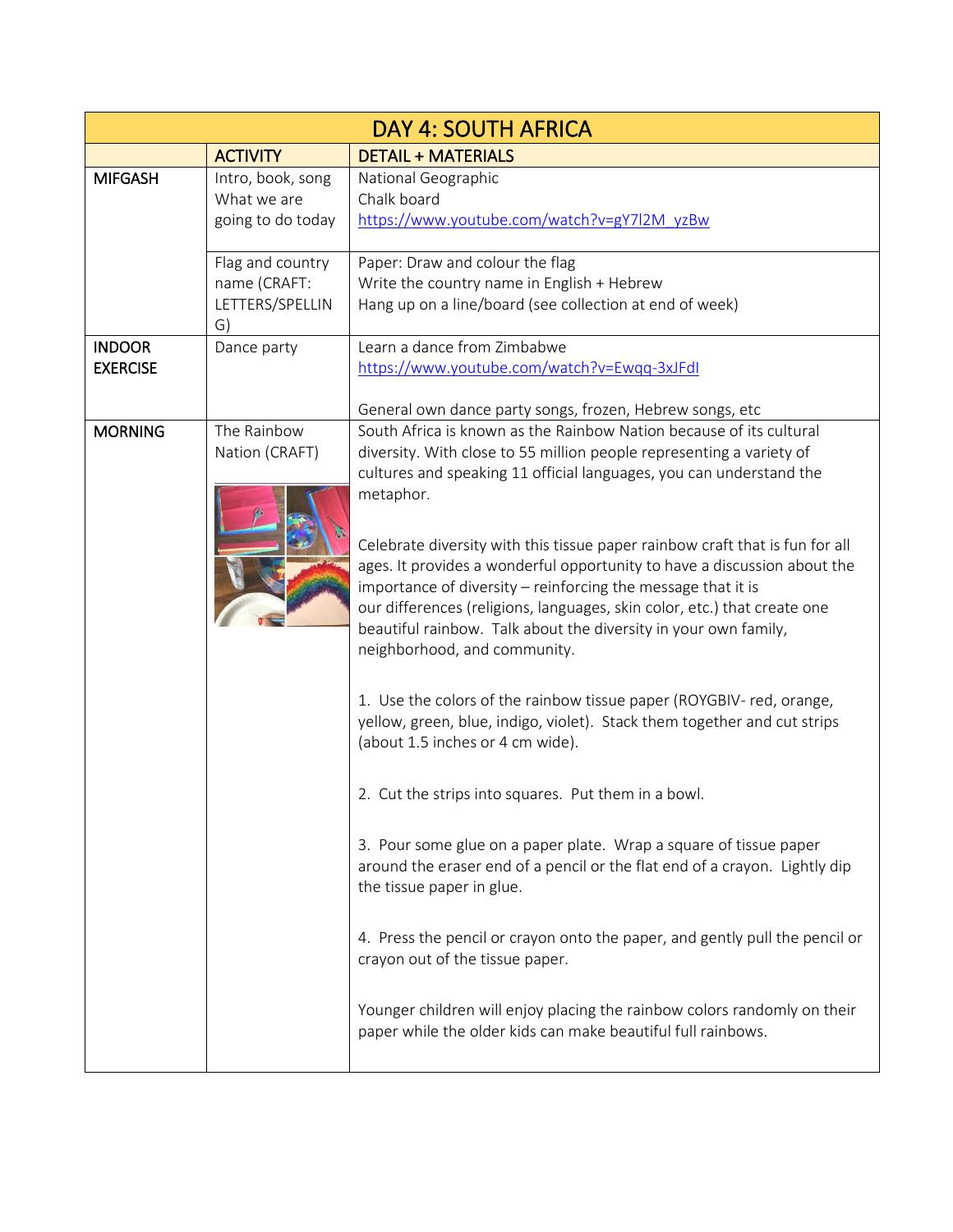|                  | Big 5 animals                    | Originally used only by hunters, the term 'Big Five' refers to five of Africa's |
|------------------|----------------------------------|---------------------------------------------------------------------------------|
|                  |                                  | greatest wild animals - lion, leopard, elephant, buffalo and rhino. Today,      |
|                  |                                  | many travellers regard a visit to South Africa as incomplete without having     |
|                  |                                  | spotted, and perhaps photographed, the Big Five.                                |
|                  |                                  |                                                                                 |
|                  |                                  | Dress up as safari animals                                                      |
|                  |                                  | Play hide and seek                                                              |
|                  |                                  | Card and quiz printables if you want                                            |
|                  |                                  | https://kidworldcitizen.org/wp-content/uploads/2019/05/Big-5-Animals-           |
|                  |                                  | South-Africa-Printable.pdf                                                      |
|                  |                                  |                                                                                 |
|                  |                                  |                                                                                 |
|                  |                                  |                                                                                 |
|                  |                                  |                                                                                 |
|                  |                                  |                                                                                 |
|                  |                                  |                                                                                 |
|                  |                                  |                                                                                 |
|                  |                                  |                                                                                 |
|                  |                                  |                                                                                 |
|                  |                                  |                                                                                 |
|                  |                                  |                                                                                 |
|                  |                                  |                                                                                 |
|                  |                                  |                                                                                 |
| <b>LUNCH</b>     | Sausages                         |                                                                                 |
| <b>AFTERNOON</b> | Outdoor                          | Safari (South Africans call it "going to the game reserve")search for the       |
|                  |                                  | big Ra'anana five. Get dressed for safari, spotting animals. Get a stamp in     |
|                  |                                  | passport.                                                                       |
|                  |                                  | Cat                                                                             |
|                  |                                  | Bird                                                                            |
|                  |                                  | Dog                                                                             |
|                  |                                  | Snail                                                                           |
|                  |                                  | Ants                                                                            |
|                  |                                  | Each kid gets a safari notebook. When they see their first animal, they can     |
|                  |                                  | draw it and then start to tally how many they see.                              |
|                  |                                  |                                                                                 |
|                  |                                  | Extra version: take photo and make a collage/poster afterwards                  |
|                  | Skype with                       | Kids show what they've done and cousins teach kids something about              |
|                  | cousins                          | South Africa                                                                    |
|                  |                                  |                                                                                 |
| <b>DINNER</b>    | Rainbow plate                    |                                                                                 |
|                  |                                  | RED: strawberries or capsicum/pepper                                            |
|                  |                                  | YELLOW: scrambled eggs/omlette or cheese or banana                              |
|                  | ORANGE: carrots                  |                                                                                 |
|                  |                                  | GREEN: cucumber or broccoli                                                     |
|                  | PURPLE: grapes<br>Add humus/dips |                                                                                 |